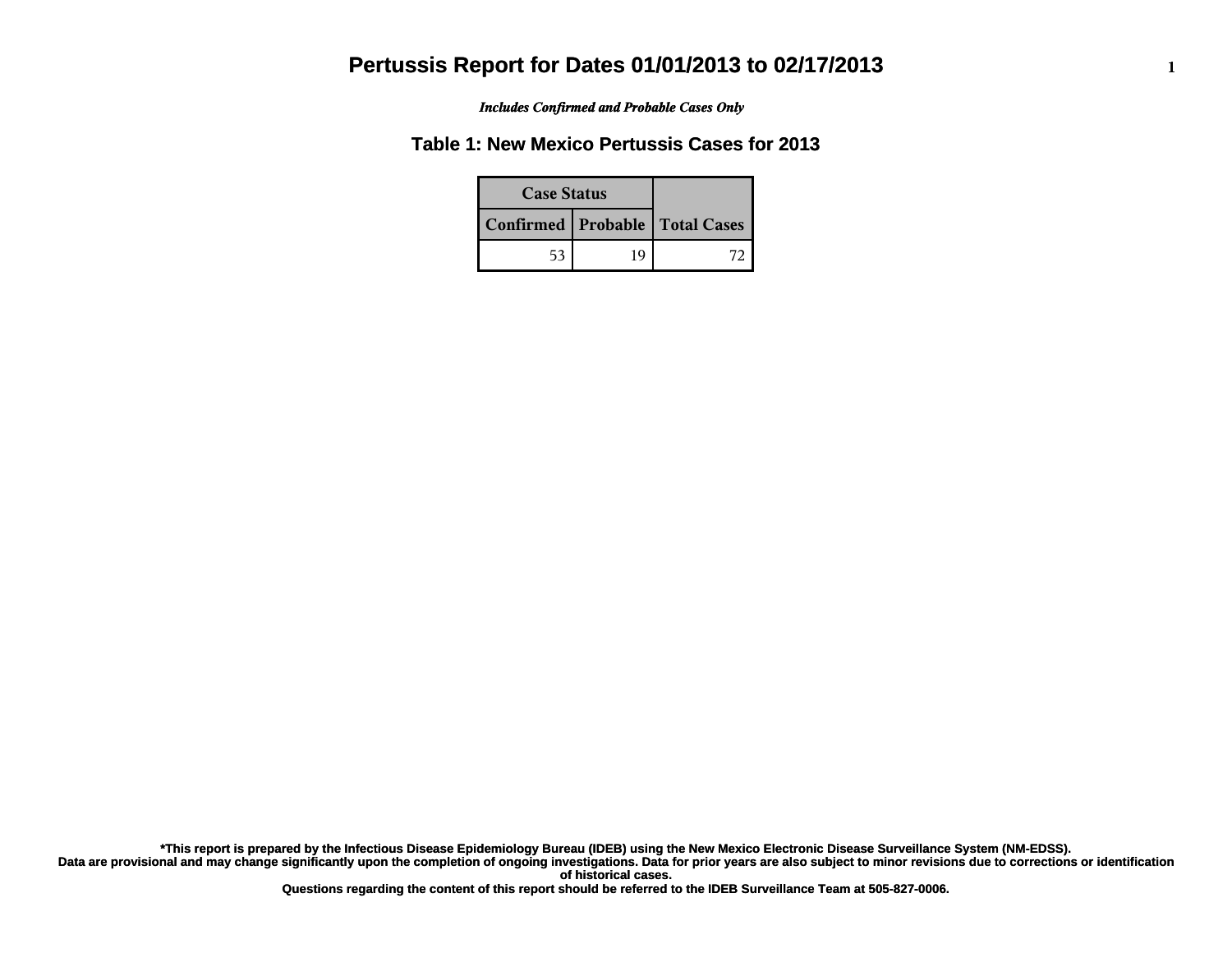*Includes Confirmed and Probable Cases Only*

### **Table 2: Pertussis Cases by County**

| <b>County Name</b> | Case<br><b>Number</b>   | Percent<br>of Total<br>Cases | Incidence<br>per<br>100,000 |
|--------------------|-------------------------|------------------------------|-----------------------------|
| Bernalillo County  | 38                      | 52.8                         | 5.7                         |
| Colfax County      | 5                       | 6.9                          | 36.4                        |
| <b>Eddy County</b> | $\overline{\mathbf{4}}$ | 5.6                          | 7.4                         |
| Lea County         | 3                       | 4.2                          | 4.6                         |
| Los Alamos County  | 4                       | 5.6                          | 22.3                        |
| Rio Arriba County  | 1                       | 1.4                          | 2.5                         |
| San Juan County    | 2                       | 2.8                          | 1.5                         |
| San Miguel County  | 1                       | 1.4                          | 3.4                         |
| Santa Fe County    | 6                       | 8.3                          | 4.2                         |
| <b>Taos County</b> | 1                       | 1.4                          | 3.0                         |
| Unknown            | 1                       | 1.4                          |                             |
| Valencia County    | 6                       | 8.3                          | 7.8                         |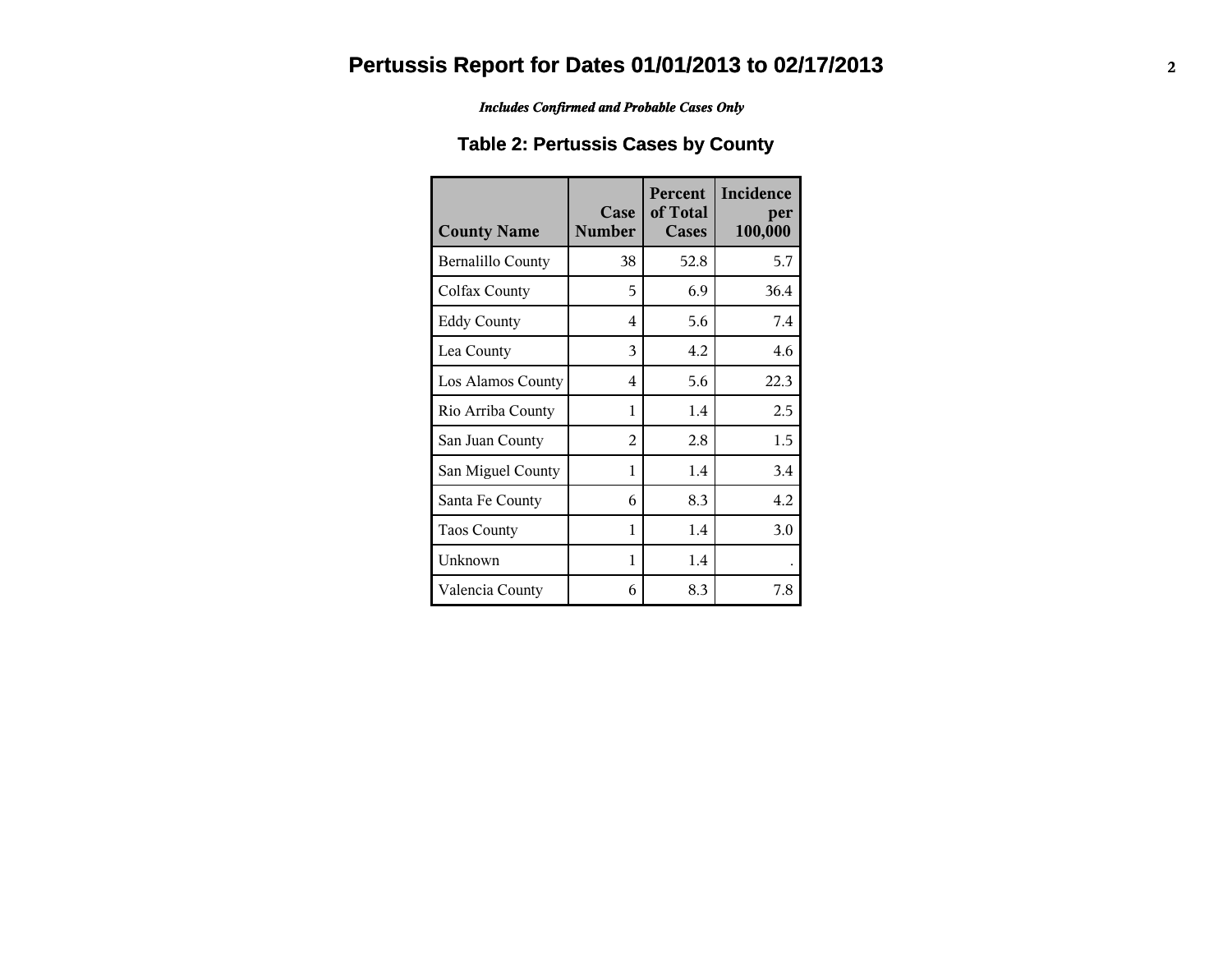*Includes Confirmed and Probable Cases Only*

#### **Table 3: Pertussis Cases by Age Group**

| <b>Age Group</b> | Case<br><b>Number</b> | Percent |
|------------------|-----------------------|---------|
| $<$ 1 Year       | 5                     | 6.9     |
| 1 to 5 Years     |                       | 12.5    |
| 6 to 10 Years    | 22                    | 30.6    |
| 11 to 18 Years   | 11                    | 15.3    |
| 19 to 65 Years   | 25                    | 34.7    |

**Data are provisional and may change significantly upon the completion of ongoing investigations. Data for prior years are also subject to minor revisions due to corrections or identification of historical cases. \*This report is prepared by the Infectious Disease Epidemiology Bureau (IDEB) using the New Mexico Electronic Disease Surveillance System (NM-EDSS).**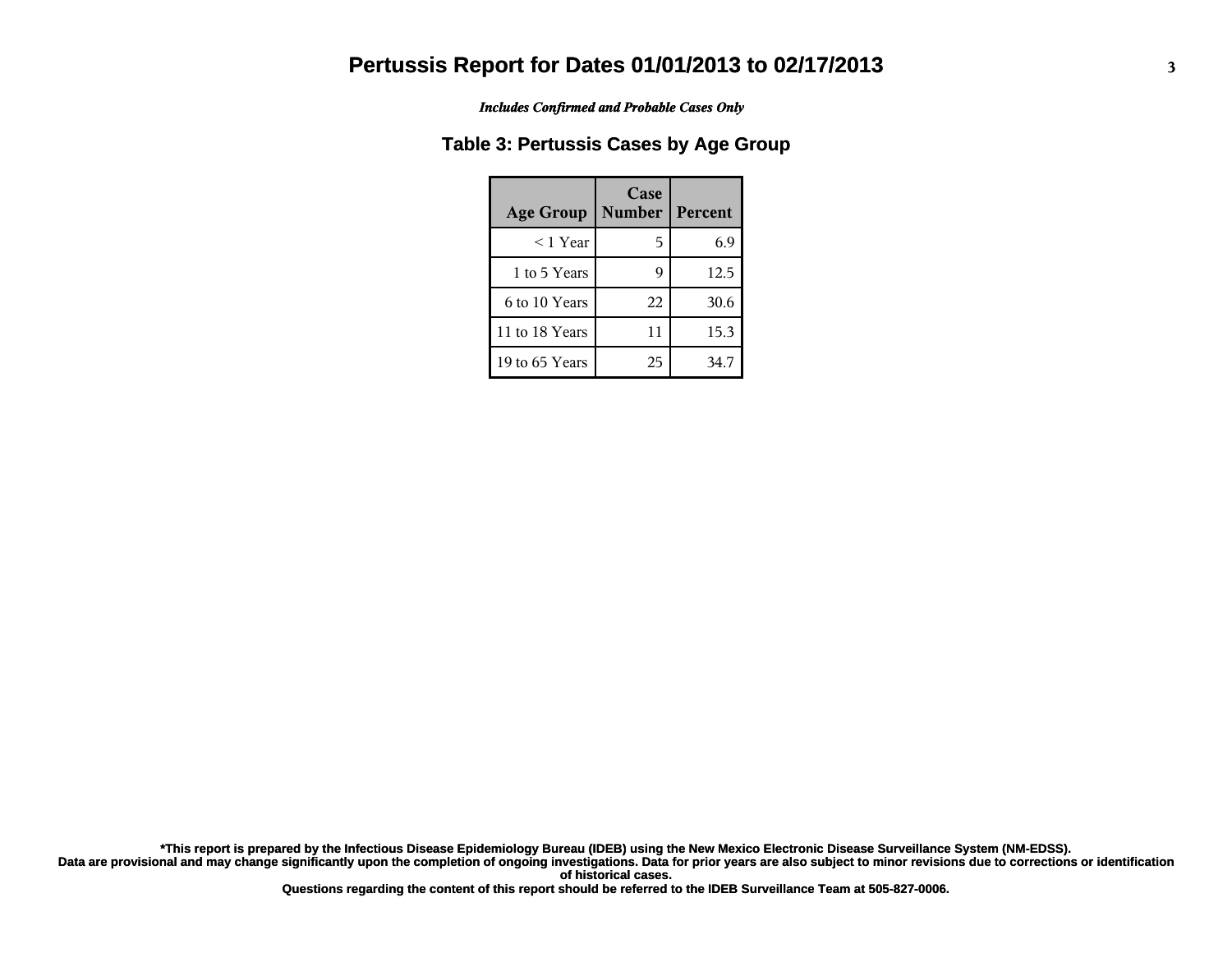*Includes Confirmed and Probable Cases Only*

#### **Table 4: Pertussis Cases by Race/Ethnicity**

| Race/Ethnicity                    | Case<br><b>Number</b> | Percent |
|-----------------------------------|-----------------------|---------|
| American Indian or Alaska Nativel |                       | 1.4     |
| <b>Black or African American</b>  | 2                     | 2.8     |
| Hispanic                          | 40                    | 55.6    |
| White                             | 27                    | 37.5    |
| Unknown/Missing                   | 2                     | 2.8     |

**Data are provisional and may change significantly upon the completion of ongoing investigations. Data for prior years are also subject to minor revisions due to corrections or identification of historical cases. \*This report is prepared by the Infectious Disease Epidemiology Bureau (IDEB) using the New Mexico Electronic Disease Surveillance System (NM-EDSS).**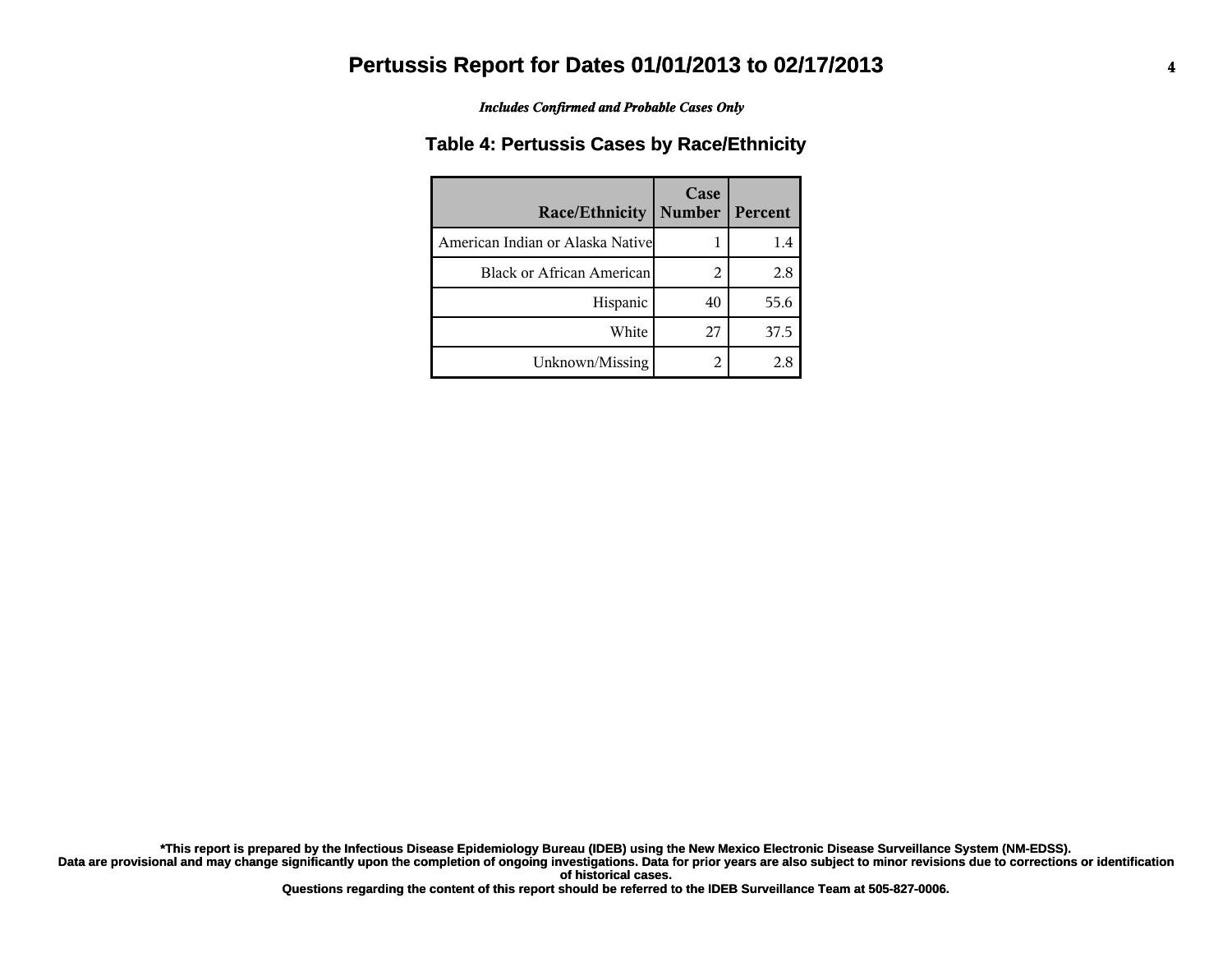*Includes Confirmed and Probable Cases Only*

#### **Table 5: Cases of Pertussis by Race/Ethnicity**

|                                  | <b>Ethnicity</b>         |                                        |                            |              |
|----------------------------------|--------------------------|----------------------------------------|----------------------------|--------------|
| Race                             | Hispanic<br>or<br>Latino | <b>Not</b><br>Hispanic<br>or<br>Latino | Unknown/<br><b>Missing</b> | <b>Total</b> |
| American Indian or Alaska Native | $\Omega$                 | $\theta$                               | 1                          | 1            |
|                                  | 0.00                     | 0.00                                   | 1.39                       | 1.39         |
| <b>Black or African American</b> | $\overline{2}$           | $\theta$                               | $\Omega$                   | 2            |
|                                  | 2.78                     | 0.00                                   | 0.00                       | 2.78         |
| White                            | 30                       | 27                                     | $\Omega$                   | 57           |
|                                  | 41.67                    | 37.50                                  | 0.00                       | 79.17        |
| <b>Unknown/Missing</b>           | 10                       | $\theta$                               | 2                          | 12           |
|                                  | 13.89                    | 0.00                                   | 2.78                       | 16.67        |
| <b>Total</b>                     | 42                       | 27                                     | 3                          | 72           |
|                                  | 58.33                    | 37.50                                  | 4.17                       | 100.00       |

**\*This report is prepared by the Infectious Disease Epidemiology Bureau (IDEB) using the New Mexico Electronic Disease Surveillance System (NM-EDSS).**

**Data are provisional and may change significantly upon the completion of ongoing investigations. Data for prior years are also subject to minor revisions due to corrections or identification of historical cases.**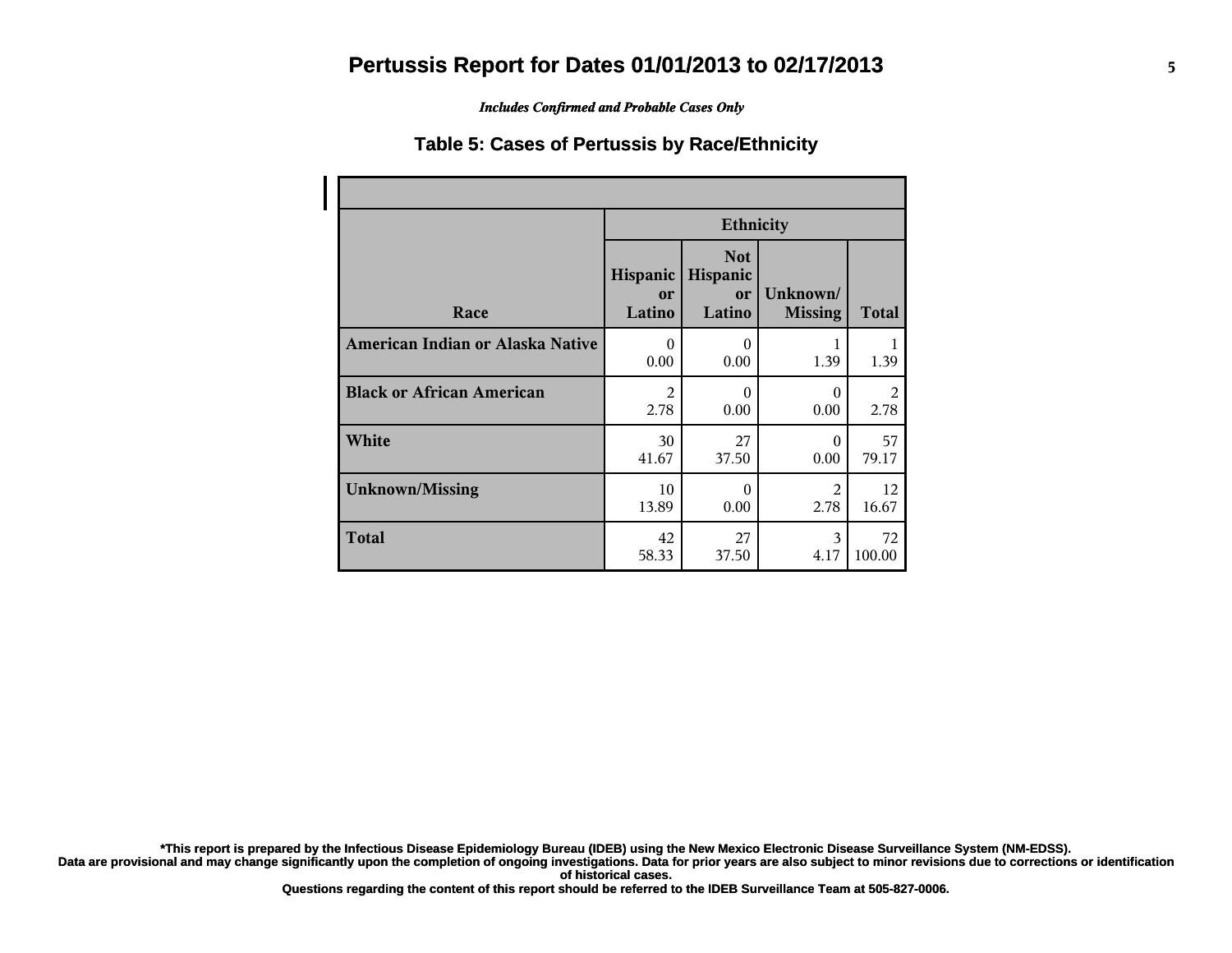*Includes Confirmed and Probable Cases Only*

#### **Table 6: Pertussis Cases by Sex**

| Gender | Case<br><b>Number</b> | Percent |
|--------|-----------------------|---------|
| Female | 40                    | 55.6    |
| Male   | 32                    | 44 4    |

**Data are provisional and may change significantly upon the completion of ongoing investigations. Data for prior years are also subject to minor revisions due to corrections or identification of historical cases. \*This report is prepared by the Infectious Disease Epidemiology Bureau (IDEB) using the New Mexico Electronic Disease Surveillance System (NM-EDSS).**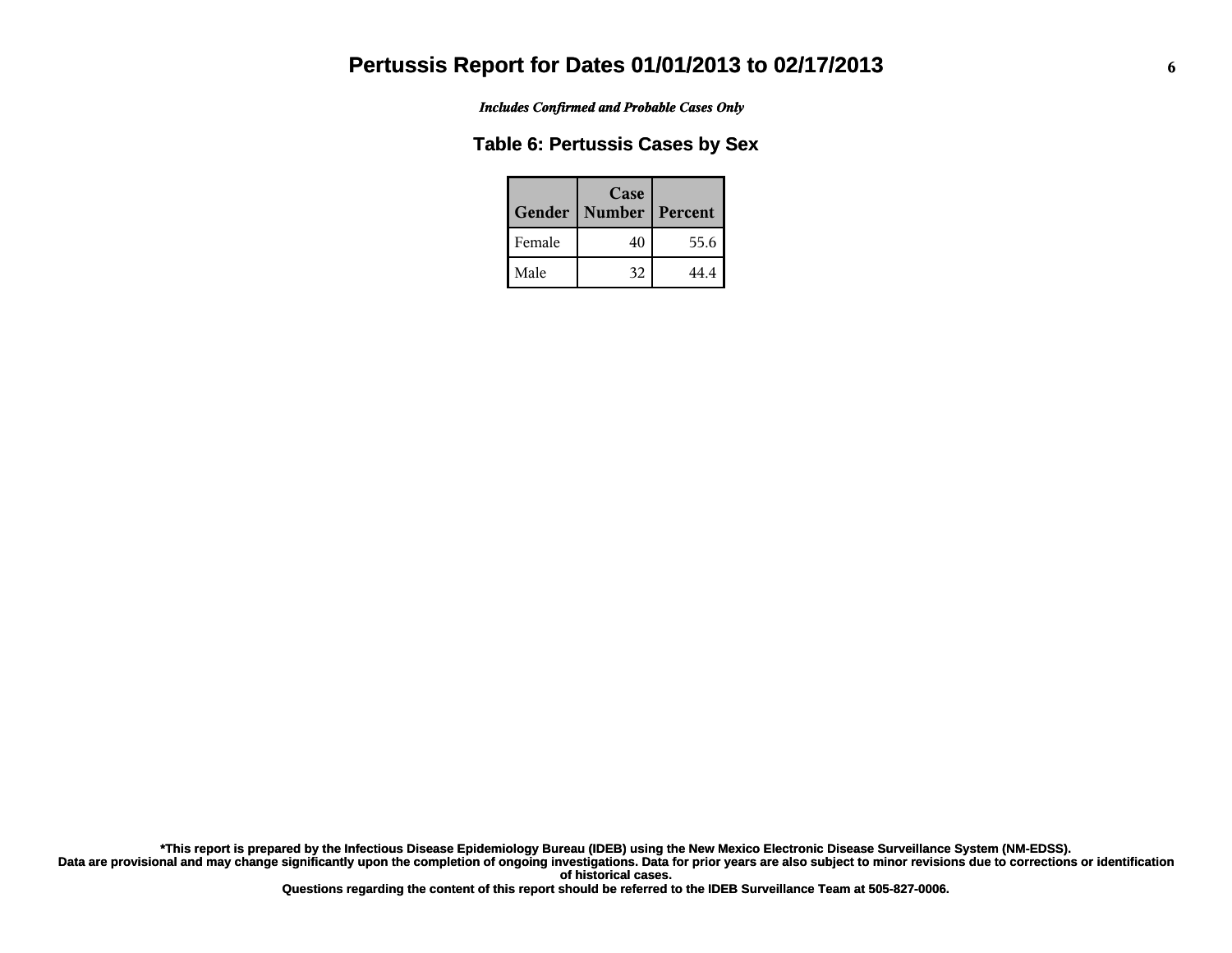#### *Includes Confirmed and Probable Cases Only*

#### **Table 7: Hospitalizations of Pertussis Cases**

| <b>Yes</b> |         | No    |         |  |
|------------|---------|-------|---------|--|
| Count      | Percent | Count | Percent |  |
|            | 4.2     | 68    | 95.8    |  |

**Data are provisional and may change significantly upon the completion of ongoing investigations. Data for prior years are also subject to minor revisions due to corrections or identification of historical cases. \*This report is prepared by the Infectious Disease Epidemiology Bureau (IDEB) using the New Mexico Electronic Disease Surveillance System (NM-EDSS).**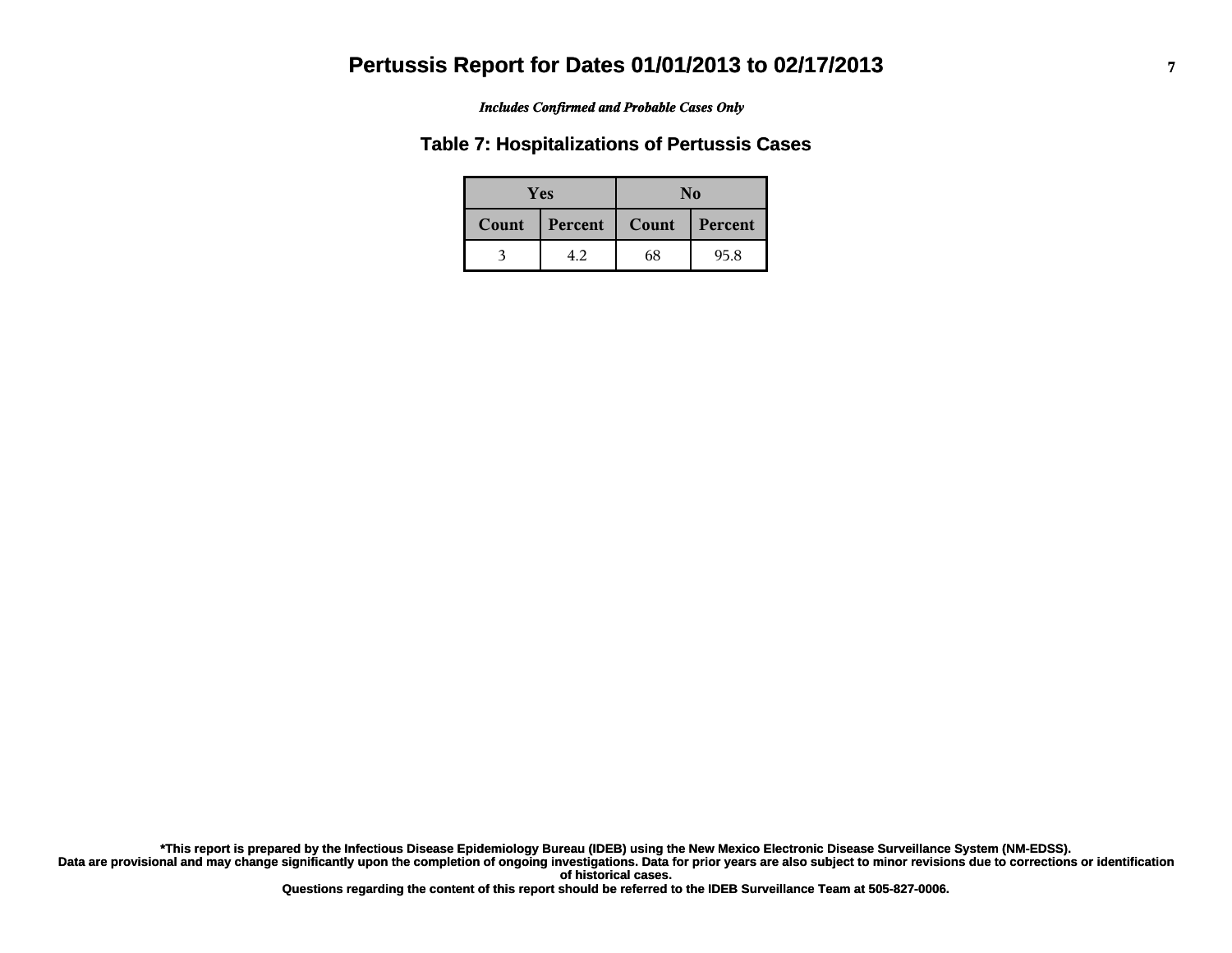*Includes Confirmed and Probable Cases Only*

|                      | <b>Hospitalized Cases</b> |                |                |              |
|----------------------|---------------------------|----------------|----------------|--------------|
| <b>Age Group</b>     | Yes                       | N <sub>0</sub> | <b>Unknown</b> | <b>Total</b> |
| $\leq$ 1 Year        | 3<br>60.00                | 2<br>40.00     | 0<br>0.00      | 5            |
| 1 to 5 Years         | $\Omega$<br>0.00          | 9<br>100.00    | 0<br>0.00      | 9            |
| <b>6 to 10 Years</b> | 0<br>0.00                 | 22<br>100.00   | 0<br>0.00      | 22           |
| 11 to 18 Years       | 0<br>0.00                 | 10<br>90.91    | 9.09           | 11           |
| 19 to 65 Years       | 0<br>0.00                 | 25<br>100.00   | 0<br>0.00      | 25           |
| <b>Total</b>         | 3                         | 68             | 1              | 72           |

#### **Table 8: Cases of Pertussis by Hospitalization and Age Group**

**\*This report is prepared by the Infectious Disease Epidemiology Bureau (IDEB) using the New Mexico Electronic Disease Surveillance System (NM-EDSS).**

**Data are provisional and may change significantly upon the completion of ongoing investigations. Data for prior years are also subject to minor revisions due to corrections or identification of historical cases.**